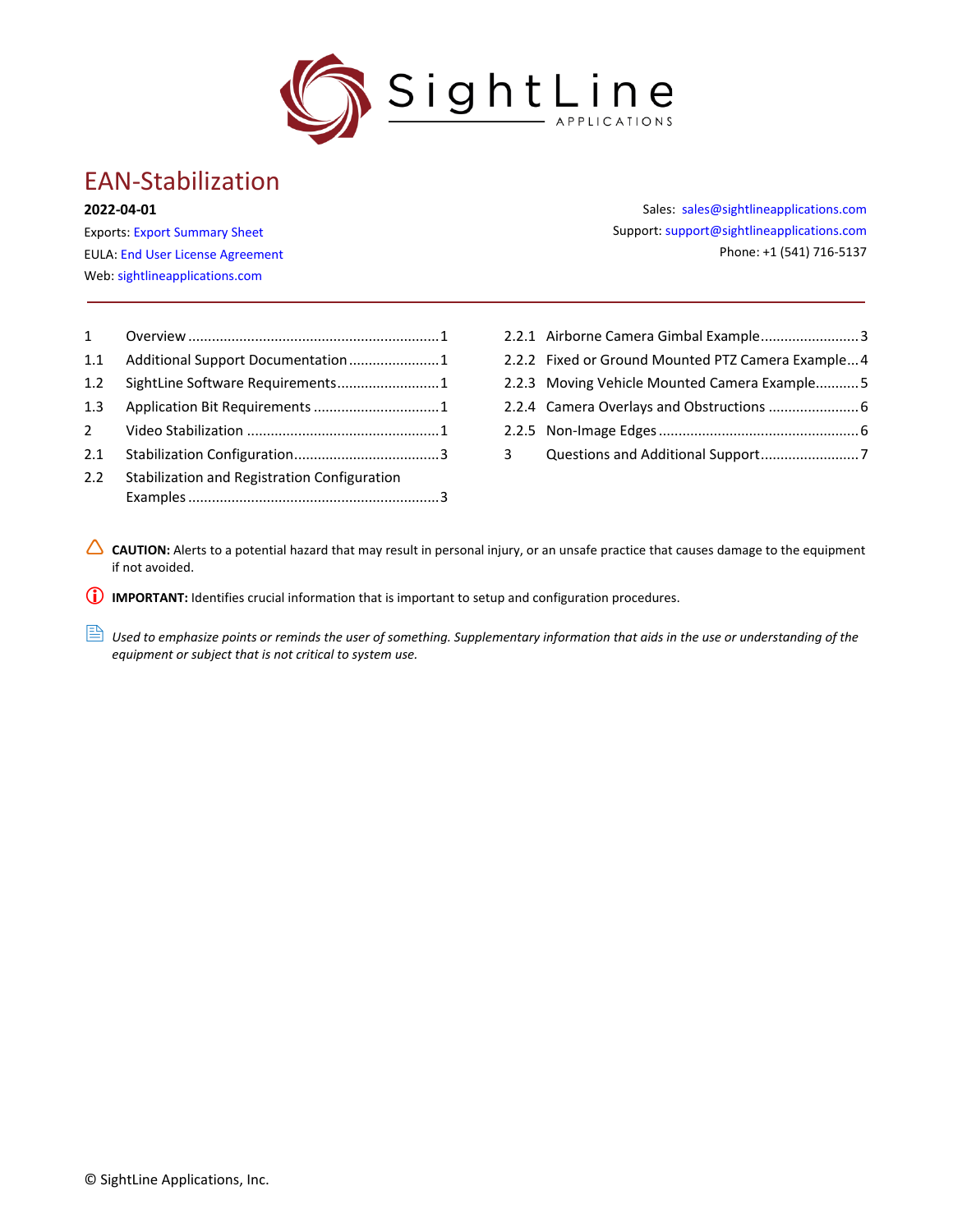

# <span id="page-1-0"></span>**1 Overview**

This document describes an overview of how to use video stabilization to remove the jitter (shake) from a video source by its environment or by being on an unstable or moving platform. This vibration or movement can cause the video to appear blurry, specifically at high zoom. The SightLine firmware removes the blur caused by motion and provides a higher quality and stable video output for the operator.

## <span id="page-1-1"></span>**1.1 Additional Support Documentation**

Additional Engineering Application Notes (EANs) can be found on the [Documentation](https://sightlineapplications.com/documentation/) page of the SightLine Applications website.

The [Panel Plus User Guide](https://sightlineapplications.com/downloads/) provides a complete overview of settings and dialog windows located in the Help menu of the Panel Plus application.

The Interface Command and Control [\(IDD\)](https://sightlineapplications.com/releases/IDD/current/index.html) describes the native communications protocol used by the SightLine Applications product line. The IDD is also available as a PDF download on the [Documentation](https://sightlineapplications.com/documentation/) page under Software Support Documentation.

## <span id="page-1-2"></span>**1.2 SightLine Software Requirements**

**IMPORTANT:** The Panel Plus software version should match the firmware version running on the board. Firmware and Panel Plus software versions are available on the [Software Download](https://sightlineapplications.com/downloads/) page.

## <span id="page-1-3"></span>**1.3 Application Bit Requirements**

The functions described in this EAN require Application Bits (app bits) purchased from SightLine. App bits are enabled with a license file provided by SightLine at initial unit purchase or during a license upgrade process. License files use a hardware ID that is applicable to a specific hardware serial number. For questions and upgrade support contact [Sales.](mailto:sales@sightlineapplications.com)

| <b>Function</b> |        | Initial Software Release   Required Application Bit(s) v7 License     |
|-----------------|--------|-----------------------------------------------------------------------|
| Stabilization   | 1.0.xx | Stabilization 0x0000 0002                                             |
|                 |        | Optional - Telemetry 0x000 00040 for frame-to-frame motion telemetry. |

#### **Table 1: Application Bits Requirement Table**

# <span id="page-1-4"></span>**2 Video Stabilization**

Video stabilization utilizes an estimate of frame-to-frame registration to calculate the adjustment of each frame of video necessary to closely match the previous frame, which compensates for rapid camera movements.

SightLine firmware is engineered for security, commercial and industrial applications for off-the-shelf camera systems that do not provide stabilization. Tunable parameters adjust how rapidly the stabilization adapts back to center, enabling an operator to trade off good stabilization with camera steering lag introduced by stabilization.

The video stabilization and object tracking algorithm is a two-step process consisting of frame-to-frame registration followed by target tracking. The registration and tracking algorithms are shown at a high level in Figure 1 and Figure 2.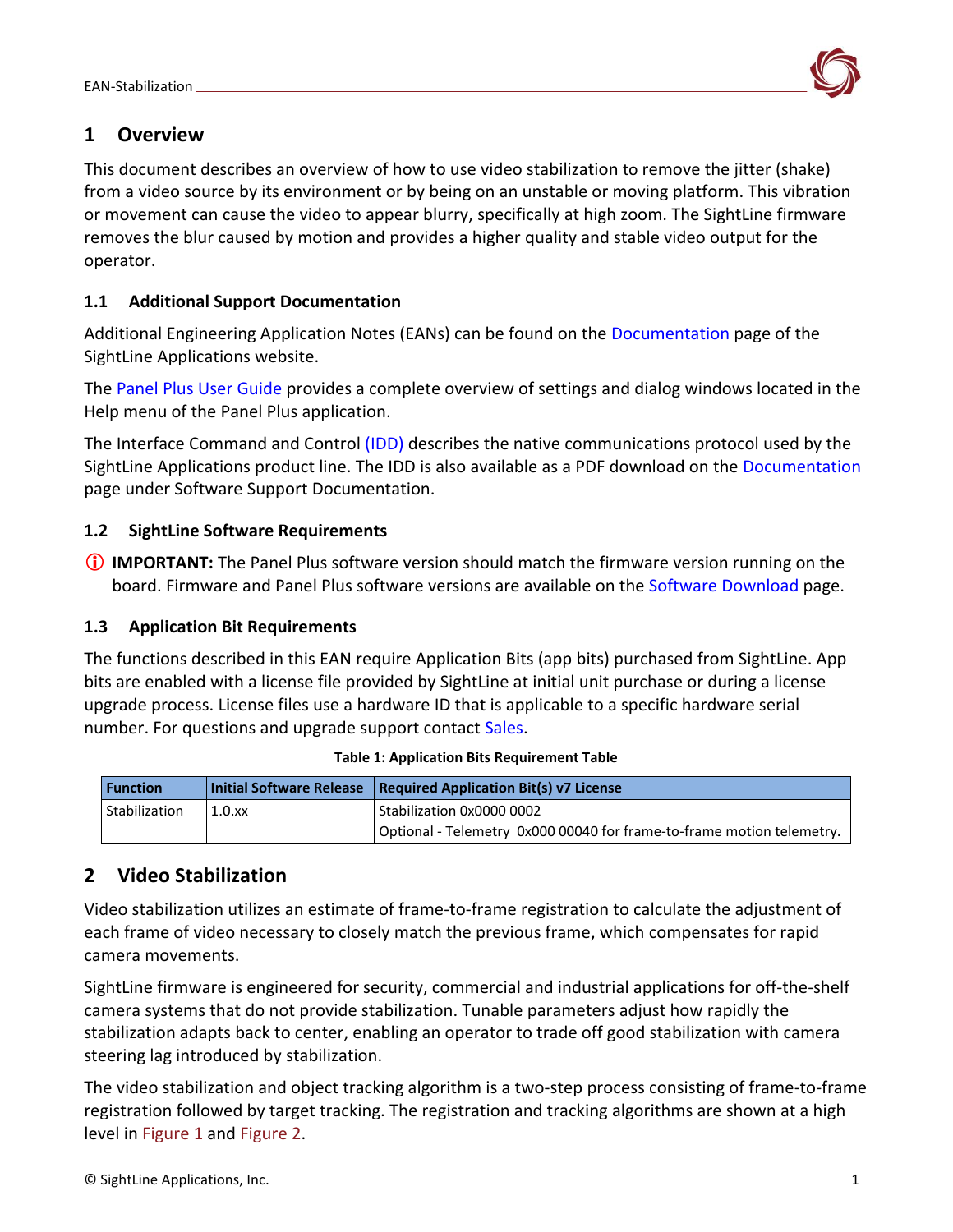

**Figure 1: Frame-to-Frame Registration and Tracking Steps**

Image registration estimates a frame-to-frame transformation between each video frame and the previous frame by maximizing correlation between control points.

To perform registration of one frame to the next:

- A) A set of features are identified and extracted from the current frame. These features are selected based on their local contrast to ensure that they will be robustly identified in the next frame.
- B) Using a subset of these features, the next frame is examined. A set of candidate hypotheses with quantized parameters (transformations in ∆x, ∆y, ∆Ө, and ∆scale) are generated based on the degree of similarity (correlation) between the transformed subset of features and the image data in the next frame at the corresponding location.
- C) Each hypothesis is then evaluated using the complete set of extracted features to select the best matching transformation.
- D) The transformation parameters are interpolated to achieve a non-quantized estimate of the true transformation. The estimated transformation is used for several purposes including:
	- Scene Steering • Moving Target Detection
		-
	- Video Stabilization • Denoising
	- Object Tracking



**Figure 2: Matching Features Between Frame N-1 and Frame N**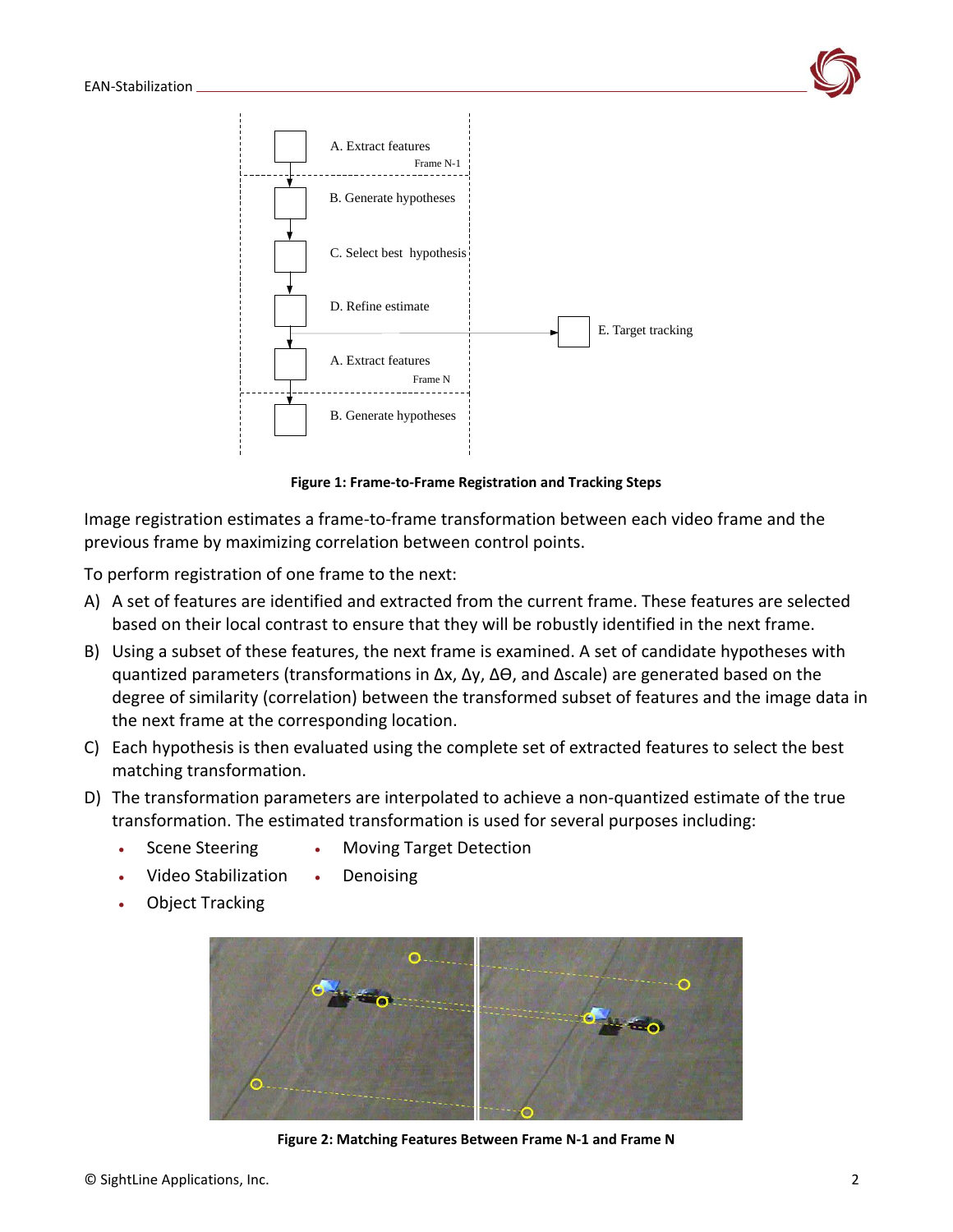

#### <span id="page-3-0"></span>**2.1 Stabilization Configuration**

| Video Stabilization |     |                                         |          |
|---------------------|-----|-----------------------------------------|----------|
| ٦N                  | OFF | Roll compensation<br>Stabilize on track | Advanced |

**Figure 3: Video Tab - Panel Plus** 

*Roll compensation*: Helps achieve a steady video output by compensating for camera vibration in the roll axis.

*Stabilize on track*: Used when shifting the image during tracking so that the primary target is centered in the image.

More settings can be set in the [Advanced Registration and Stabilization](#page-3-1) dialog that include disabling stabilization or saving registration telemetry to a local file.

#### <span id="page-3-1"></span>**2.2 Stabilization and Registration Configuration Examples**

All parameters described in the set registration and set stabilization parameters packets in the [Command and Control Protocol \(IDD\)](https://sightlineapplications.com/releases/IDD/current/index.html) are set from this dialog.

### <span id="page-3-2"></span>**2.2.1 Airborne Camera Gimbal Example**

The default settings shown in × Stabilization and Registration  $\Box$ Figure 4 are a good starting point for an airborne camera Registration Stabilization that can experience Reset significant camera motion. ≑ Maximum Translation: 10 ÷ Drift Rate: 50 Uncheck *Stationary Camera*   $\div$ Max Zoom (Usually 0): ١o  $\div$ *Low Drift*. Horizontal Bias: ۱o  $\div$ Use the [StabilizationBias](https://sightlineapplications.com/releases/IDD/current/struct_s_l_a_stabilization_bias__t.html)  ١o Vertical Bias:  $\left| \frac{\bullet}{\bullet} \right|$ 15 Maximum Rotation: [\(0x9F\)](https://sightlineapplications.com/releases/IDD/current/struct_s_l_a_stabilization_bias__t.html) command to feed  $\div$ Bias Update Rate: 50 forward user-controlled Stationary Camera Low Drift ÷ Max Display Offset: ١o camera motion so that ÷ stabilization does not conflict Max Stab Offset: 10 with camera pan and tilt. Ignore Edges (for Registration): ÷ Maximum Angle: ۱o Disable All Processing ÷ Left:  $|0|$  $=$  Right: ١o Disable Registration User Registration ÷ Top:  $|0|$ → Bottom: 0  $\sqrt{\phantom{a}}$  Automatic Bias Edge: Blur / Fade  $\vee$ Grey  $\checkmark$ Send Request

**Figure 4: Airborne Moving Camera Stabilization Default Settings**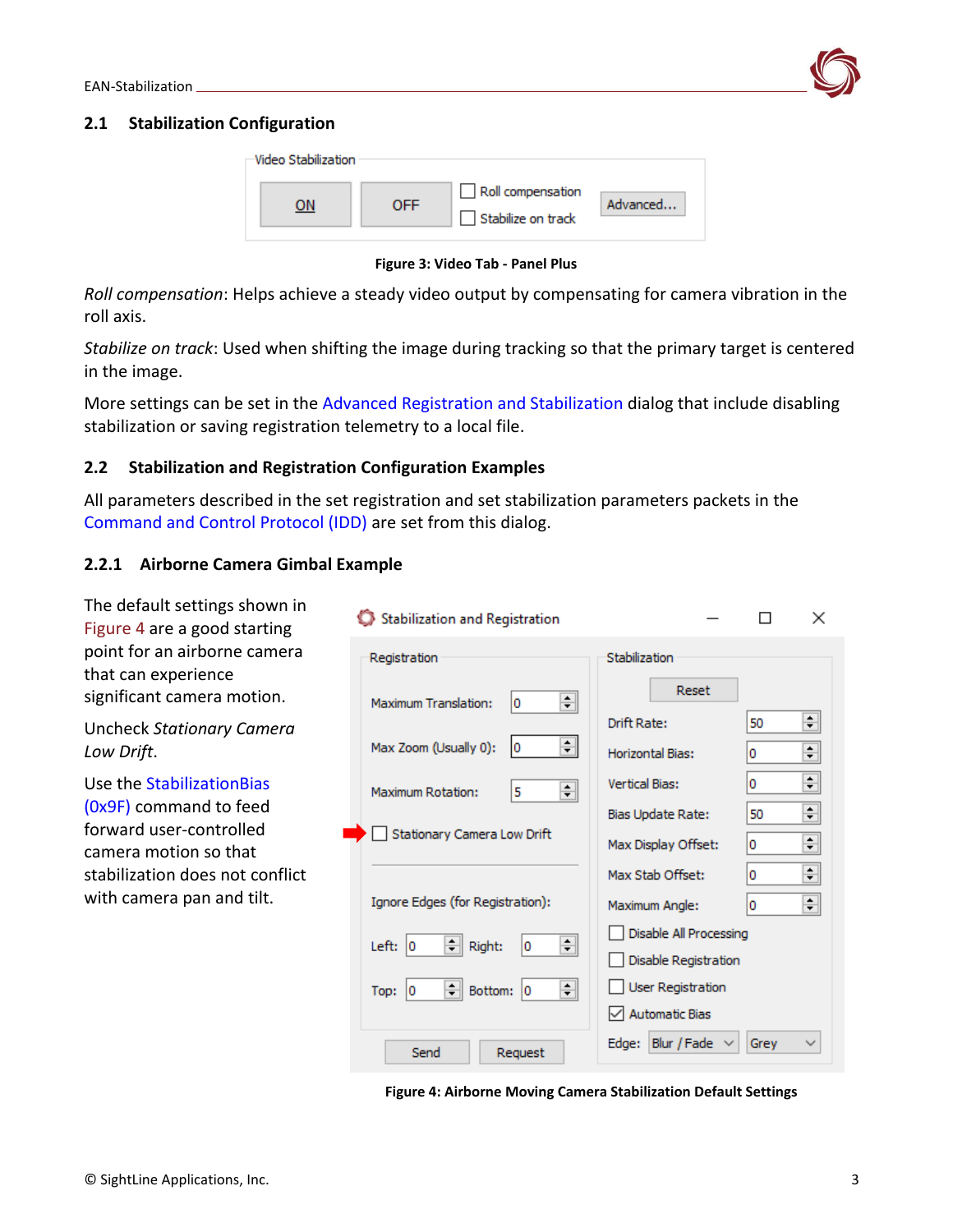

#### <span id="page-4-0"></span>**2.2.2 Fixed or Ground Mounted PTZ Camera Example**

A fixed mount camera or PTZ with a stable mount works best with additional changes to the default settings as shown in Figure 5.

| Stabilization and Registration        | ×                                                                        |
|---------------------------------------|--------------------------------------------------------------------------|
| Registration                          | Stabilization                                                            |
| ≑∥<br>Maximum Translation:<br>50      | Reset<br>÷<br>Drift Rate:<br>20                                          |
| ≑∥<br>Max Zoom (Usually 0):<br>0      | ÷<br>Horizontal Bias:<br>0                                               |
| 췌<br>Maximum Rotation:<br>0           | ÷<br><b>Vertical Bias:</b><br>0                                          |
|                                       | ÷<br>50<br>Bias Update Rate:                                             |
| Stationary Camera Low Drift           | $\blacktriangle$<br>Max Display Offset:<br>0<br>$\overline{\phantom{a}}$ |
|                                       | ٠.<br>32<br>Max Stab Offset:<br>▼                                        |
| Ignore Edges (for Registration):      | ÷<br>Maximum Angle:<br>0                                                 |
| ≑∥<br>÷<br>Left:<br>Right:<br>10<br>0 | Disable All Processing                                                   |
|                                       | Disable Registration                                                     |
| ≑∣<br>≑∥<br>Bottom:<br>O<br>Top:<br>0 | <b>User Registration</b>                                                 |
|                                       | <b>Automatic Bias</b>                                                    |
| Send<br>Request                       | Edge: Blur / Fade<br>Grev                                                |

**Figure 5: Fixed Mount Camera Stabilization**

- *Maximum Translation:* (optional): Set to *50 100*. Faster and more robust in a camera with small motion.
- *Maximum Rotation*: Set to *0*. Faster and more robust in a non-rolling camera.
- *Stationary Camera Low Drift*: Uncheck this setting. If the camera is fixed and staring at the same scene for a long period of time and there is concern about scene drift, leave it checked.
- *Drift Rate:* Helps to stabilize the image.
- *Bias:*
	- If there is excessive camera pan and tilt motion, check *Automatic Bias* and *Horizontal Bias* and *Vertical Bias* controls.
	- If the camera mostly fixed and staring, uncheck *Automatic Bias*. Use the *Max Stab Offset* control to prevent large borders from forming during camera pan and tilt.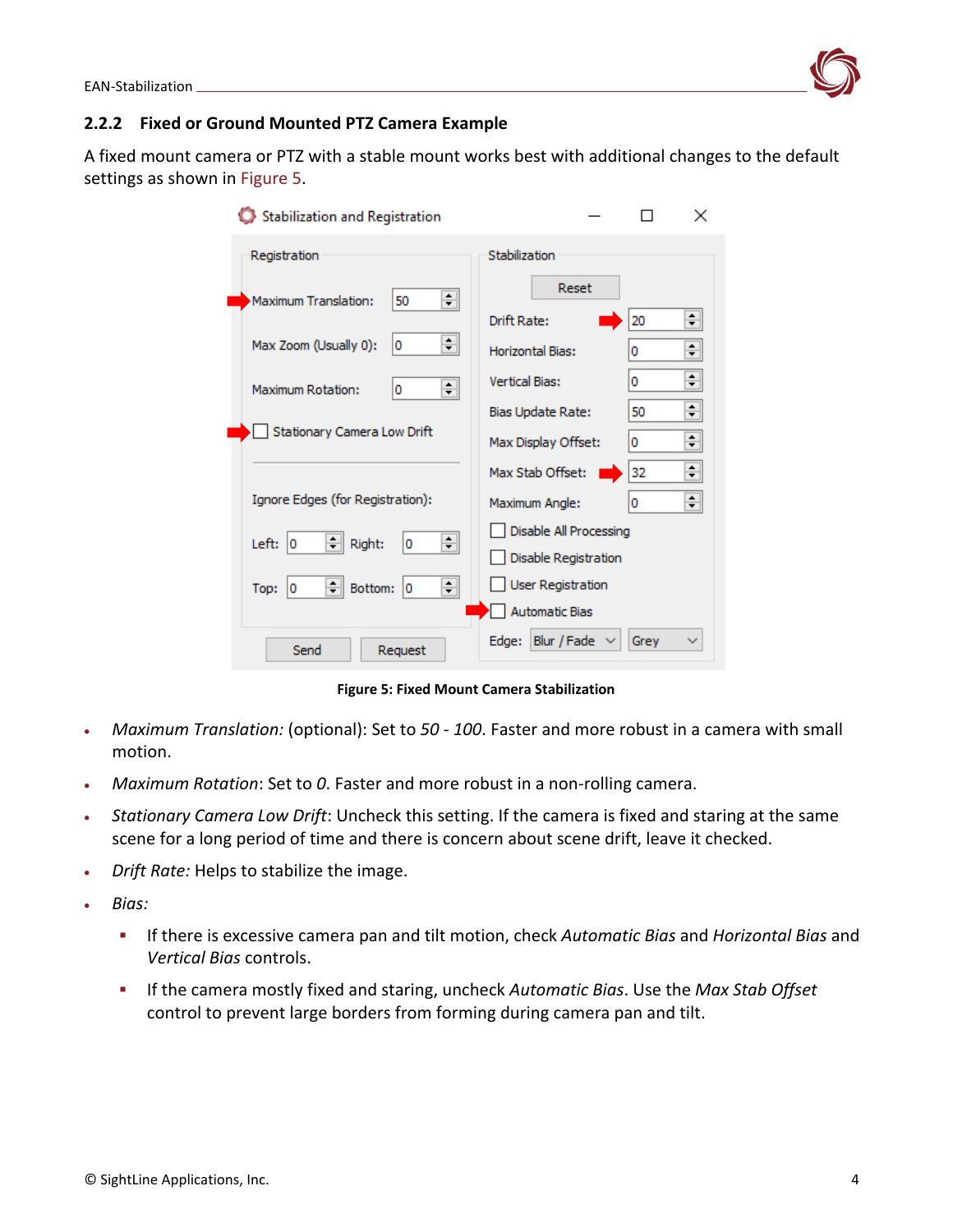

#### <span id="page-5-0"></span>**2.2.3 Moving Vehicle Mounted Camera Example**

The default settings are generally a good starting point for an airborne camera which may experience significant camera motion.

| Stabilization and Registration           |                          | ×            |  |
|------------------------------------------|--------------------------|--------------|--|
| Registration                             | Stabilization            |              |  |
| ÷<br>Maximum Translation:<br>0           | Reset                    |              |  |
|                                          | Drift Rate:              | $\div$<br>50 |  |
| ÷<br>Max Zoom (Usually 0):<br>0          | Horizontal Bias:         | ≑<br>0       |  |
| ÷<br>Maximum Rotation:<br>0              | <b>Vertical Bias:</b>    | $\div$<br>0  |  |
|                                          | Bias Update Rate:        | $\div$<br>50 |  |
| Stationary Camera Low Drift              | Max Display Offset:      | ÷<br>0       |  |
|                                          | Max Stab Offset:         | ÷<br>50      |  |
| Ignore Edges (for Registration):         | Maximum Angle:           | ≑<br>0       |  |
| ≑∣<br>÷<br>Right:<br>100<br>Left:<br>100 | Disable All Processing   |              |  |
|                                          | Disable Registration     |              |  |
| ≑∣<br>÷<br>Bottom:<br>50<br>Top:<br>0    | <b>User Registration</b> |              |  |
|                                          | $\vee$ Automatic Bias    |              |  |
| Send<br>Request                          | Edge: Blur / Fade        | Grey         |  |

**Figure 5: Moving Vehicle Stabilization Example**

- *Maximum Translation*: Set to *0* to allow significant motion.
- *Maximum Rotation*: If there will be minimal camera roll set to *0*. If there is roll instability, start with a value between *1* and *3*.
- *Max Stab Offset*: Prevents large lags in stabilization with rapid change in direction.
- *Automatic Bias*: Keeps the image centered through turns.
- *Ignore Edges*: Focuses on the center of the screen. This is especially useful with a wide field of view on a front looking camera where the scene at the left and right edges may be moving in different directions.
- *To see the resulting registration region,* go to the *Overlays* tab » *Advanced Overlay Settings* and check *Registration Ignored Edges* in the dialog window.



**Figure 6: Advanced Overlay Settings Dialog - Show Registration Region**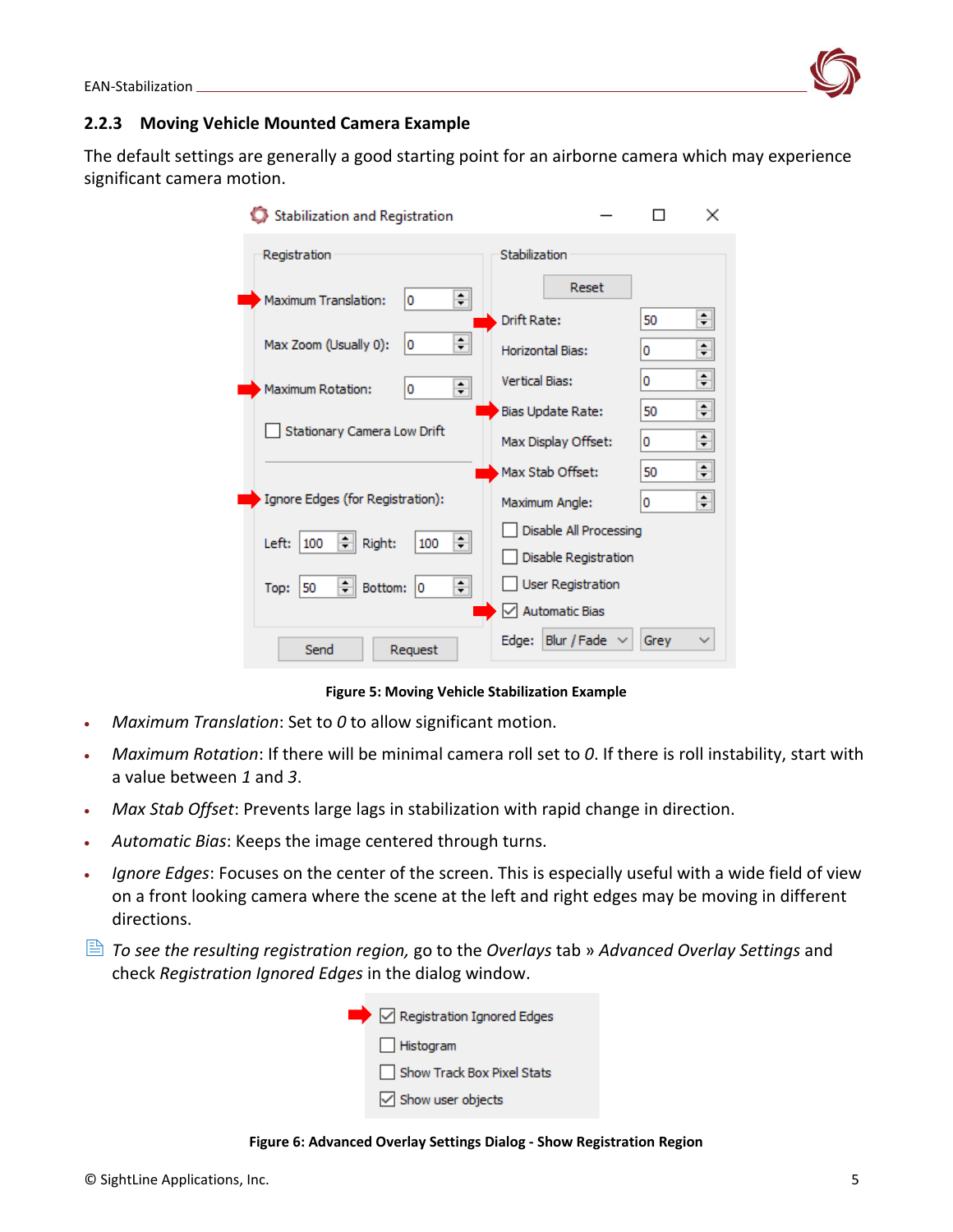

#### <span id="page-6-0"></span>**2.2.4 Camera Overlays and Obstructions**

Image graphics in the camera will adversely affect stabilization. They often show up with strong edges that can confuse the frame-to-frame registration algorithm. If possible, turn these off and add graphics with the OEM board.

If it is not possible to turn these graphics off in the camera, use the settings in *Ignore Edges* (for *Registration)* section as shown in Figure 7.

To show the yellow registration region, go to the *Overlays* tab » *Advanced Overlay Settings* and check *Registration Ignored Edges* in the dialog window. Similarly, to exclude obstructions from the area used for registration use the settings in the *Ignore Edges (for Registration)* section.



**Figure 7: Ignore Edges with Camera Produced Graphics** 

#### <span id="page-6-1"></span>**2.2.5 Non-Image Edges**

In some instances, the input video has a black frame around it as it comes out of the camera that can adversely affect stabilization. This frame may only be on some of the edges. In Figure 8, the black frame around the video will need to be defined for the registration algorithm to ignore. Otherwise, this may cause false registration results and poor tracking performance.

To define the edges to ignore, go to the *Overlays* tab » *Advanced Overlay Settings* in Panel Plus and check *Registration Ignored Edges* in the dialog window.

In the *Stabilization and Registration* dialog window define the number of pixels per edge to ignore. The yellow frame overlay will help to confirm that no black edges are fed into the registration algorithm as shown in Figure 8.